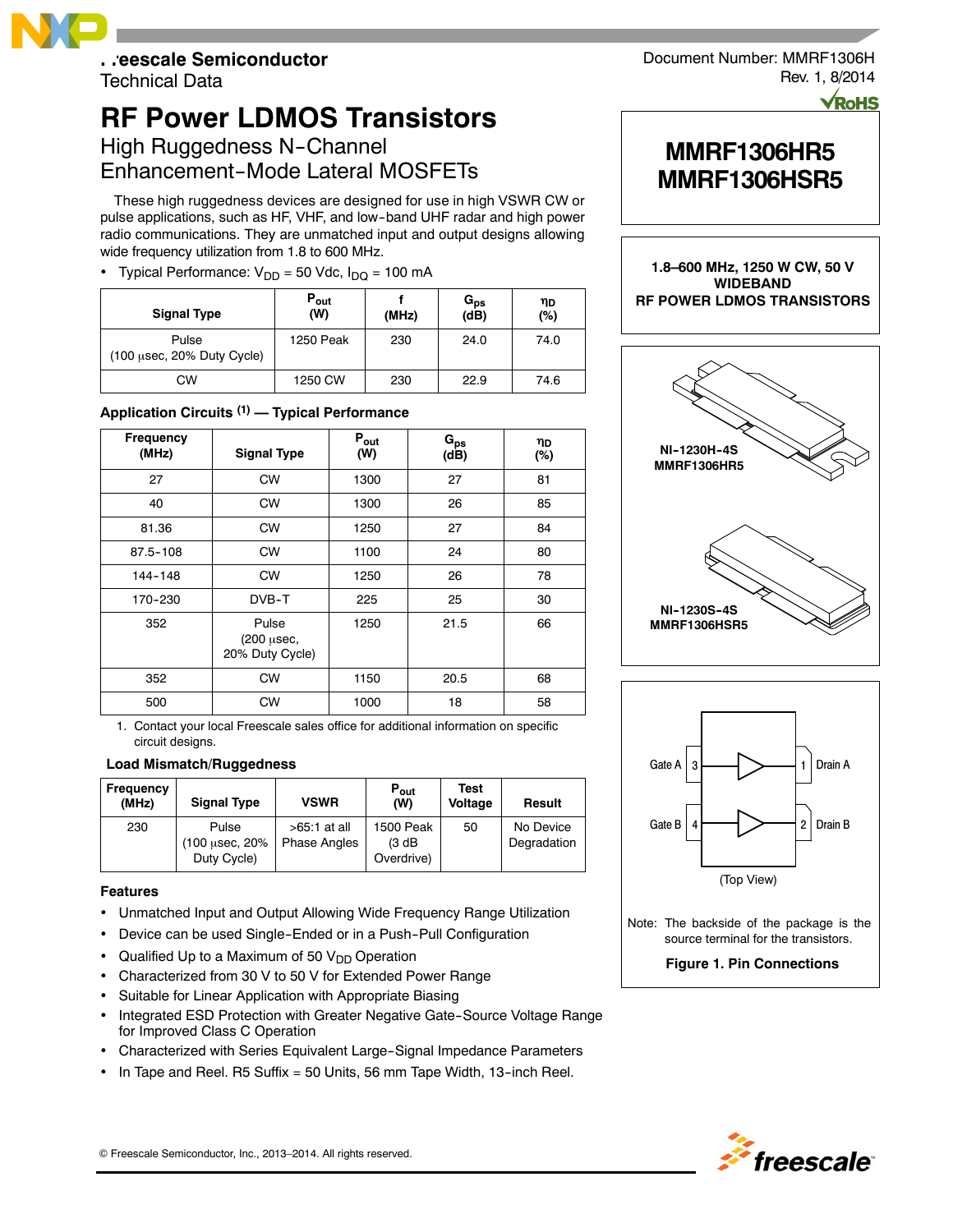

### **Table 1. Maximum Ratings**

| Rating                                                                  | Symbol           | Value           | Unit                      |
|-------------------------------------------------------------------------|------------------|-----------------|---------------------------|
| Drain-Source Voltage                                                    | V <sub>DSS</sub> | $-0.5, +133$    | Vdc                       |
| Gate-Source Voltage                                                     | $V_{GS}$         | $-6.0 + 10$     | Vdc                       |
| Storage Temperature Range                                               | I <sub>stg</sub> | $-65$ to $+150$ | °C                        |
| Case Operating Temperature                                              | $T_{\rm C}$      | 150             | °C                        |
| Total Device Dissipation $@$ T <sub>C</sub> = 25°C<br>Derate above 25°C | $P_D$            | 1333<br>6.67    | W<br>$W$ <sup>o</sup> $C$ |
| Operating Junction Temperature (1)                                      |                  | 225             | °C                        |

### **Table 2. Thermal Characteristics**

| <b>Characteristic</b>                                                                                                                                         | Svmbol                 | Value $(2)$ | Unit |
|---------------------------------------------------------------------------------------------------------------------------------------------------------------|------------------------|-------------|------|
| Thermal Resistance, Junction to Case<br>CW: Case Temperature 63°C, 1250 W CW, $I_{\text{DO}}$ = 100 mA, 230 MHz                                               | $R_{\theta \text{JC}}$ | 0.15        | °C/W |
| Thermal Impedance, Junction to Case<br>Pulse: Case Temperature 66°C, 1250 W Pulse, 100 usec Pulse Width, 20% Duty Cycle,<br>$I_{\text{DO}}$ = 100 mA, 230 MHz | $Z_{\theta\text{JC}}$  | 0.027       | °C/W |

### **Table 3. ESD Protection Characteristics**

| <b>Test Methodology</b>               | <b>Class</b>      |
|---------------------------------------|-------------------|
| Human Body Model (per JESD22-A114)    | 2, passes 3500 V  |
| Machine Model (per EIA/JESD22-A115)   | B, passes 250 V   |
| Charge Device Model (per JESD22-C101) | IV, passes 4000 V |

## **Table 4. Electrical Characteristics** (T<sub>A</sub> = 25°C unless otherwise noted)

| <b>Characteristic</b>                                                             | Symbol                  | Min | Typ | Max | Unit        |  |  |  |
|-----------------------------------------------------------------------------------|-------------------------|-----|-----|-----|-------------|--|--|--|
| Off Characteristics (3)                                                           |                         |     |     |     |             |  |  |  |
| Gate-Source Leakage Current<br>$(V_{GS} = 5$ Vdc, $V_{DS} = 0$ Vdc)               | <sup>I</sup> GSS        |     |     |     | uAdc        |  |  |  |
| Drain-Source Breakdown Voltage<br>$(V_{GS} = 0$ Vdc, $I_D = 100$ mA)              | $V_{(BR)DSS}$           | 133 |     |     | Vdc         |  |  |  |
| Zero Gate Voltage Drain Leakage Current<br>$(V_{DS} = 50$ Vdc, $V_{GS} = 0$ Vdc)  | <b>I</b> <sub>DSS</sub> |     |     | 10  | uAdc        |  |  |  |
| Zero Gate Voltage Drain Leakage Current<br>$(V_{DS} = 100$ Vdc, $V_{GS} = 0$ Vdc) | <sup>I</sup> DSS        |     |     | 20  | <b>µAdc</b> |  |  |  |

**On Characteristics**

| Gate Threshold Voltage (3)<br>$(V_{DS} = 10$ Vdc, $I_D = 1776$ $\mu$ Adc)                    | $V_{GS(th)}$    | 1.7 | 2.2  | 2.7 | Vdc |
|----------------------------------------------------------------------------------------------|-----------------|-----|------|-----|-----|
| Gate Quiescent Voltage<br>$(V_{DD} = 50$ Vdc, $I_D = 100$ mAdc, Measured in Functional Test) | $V_{\rm GS(Q)}$ | 1.9 | 2.2  | 2.9 | Vdc |
| Drain-Source On-Voltage (3)<br>$(V_{GS} = 10$ Vdc, $I_D = 2$ Adc)                            | $V_{DS(on)}$    |     | 0.15 |     | Vdc |
| Forward Transconductance<br>$(V_{DS} = 10$ Vdc, $I_D = 30$ Adc)                              | 9fs             |     | 28.0 |     |     |

### **Dynamic Characteristics (3)**

| Reverse Transfer Capacitance<br>$(V_{DS} = 50$ Vdc ± 30 mV(rms)ac @ 1 MHz, $V_{GS} = 0$ Vdc) | $\mathsf{v}_{\mathsf{rss}}$ | 2.8 | p⊢ |
|----------------------------------------------------------------------------------------------|-----------------------------|-----|----|
| Output Capacitance<br>$(V_{DS} = 50$ Vdc $\pm$ 30 mV(rms) ac @ 1 MHz, $V_{GS} = 0$ Vdc)      | ∪oss                        | 185 | p⊦ |
| Input Capacitance<br>$(V_{DS} = 50$ Vdc, $V_{GS} = 0$ Vdc $\pm$ 30 mV(rms) ac @ 1 MHz)       | ∪ <sub>iss</sub>            | 562 | рF |

1. Continuous use at maximum temperature will affect MTTF.

2. Refer to AN1955, *Thermal Measurement Methodology of RF Power Amplifiers.* Go to http://www.freescale.com/rf.

Select Documentation/Application Notes - AN1955. 3. Each side of device measured separately. (continued)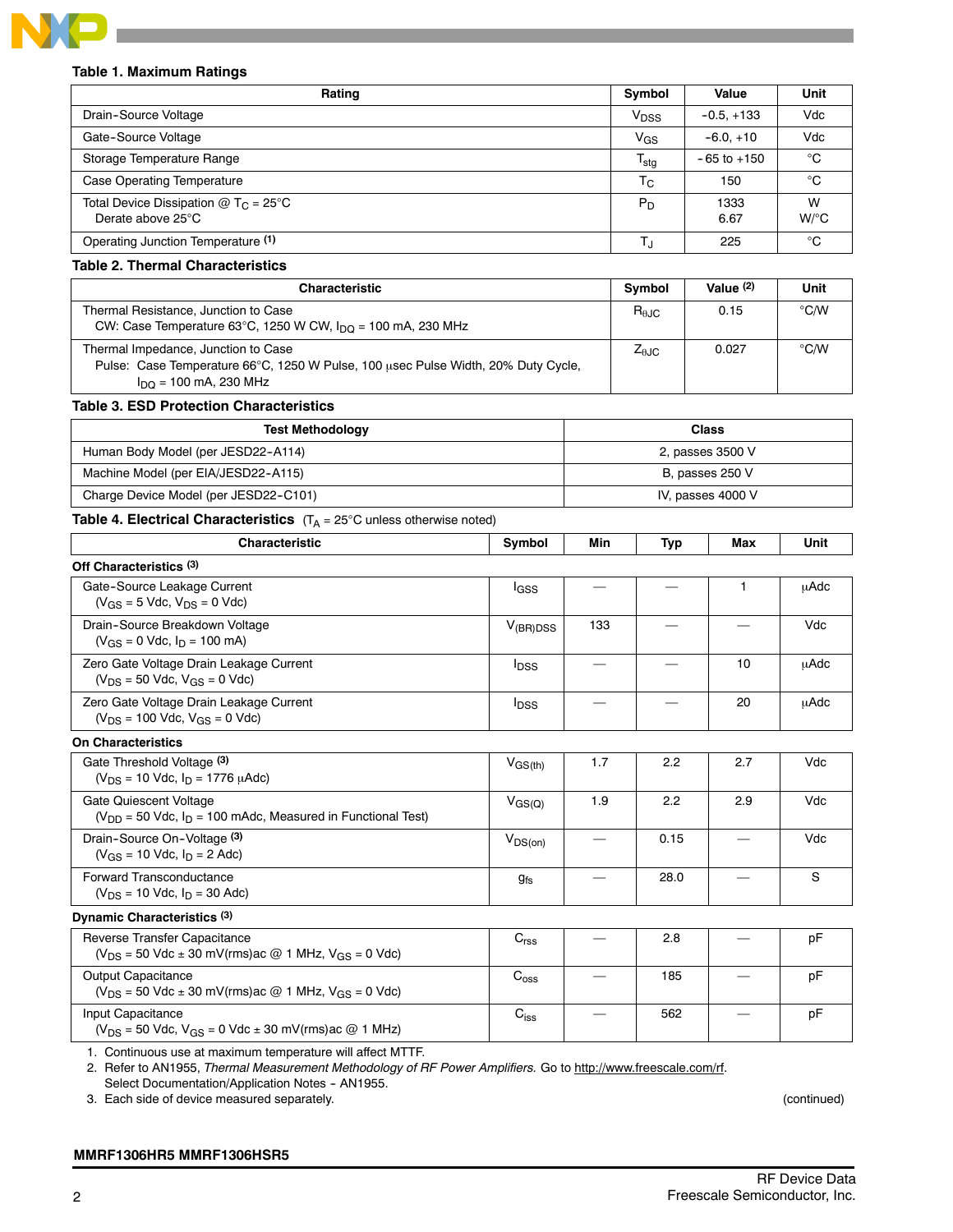

### **Table 4. Electrical Characteristics** (T<sub>A</sub> = 25°C unless otherwise noted) (continued)

| <b>Characteristic</b> | Svmbol | Min. | Tvr<br>. . | Max | Unit |
|-----------------------|--------|------|------------|-----|------|
|                       |        |      |            |     |      |

Functional Tests (In Freescale Test Fixture, 50 ohm system) V<sub>DD</sub> = 50 Vdc, I<sub>DQ</sub> = 100 mA, P<sub>out</sub> = 1250 W Peak (250 W Avg.),  $f = 230$  MHz, 100 usec Pulse Width, 20% Duty Cycle

| Power Gain        | $\mathsf{u}_{\mathsf{DS}}$ | 23.0   | 24.0                  | 26.0                                             | dB |
|-------------------|----------------------------|--------|-----------------------|--------------------------------------------------|----|
| Drain Efficiency  | ηD                         | 72.5   | 74.0                  |                                                  | %  |
| Input Return Loss | <b>IRL</b>                 | $\sim$ | $\rightarrow$<br>$-1$ | $\overline{ }$<br>$\overline{\phantom{a}}$<br>טו | dB |

**Table 5. Load Mismatch/Ruggedness** (In Freescale Test Fixture, 50 ohm system) I<sub>DQ</sub> = 100 mA

| Frequency<br>(MHz) | <b>Signal Type</b>                  | VSWR                                | Pout<br>(W)                   | Test Voltage, V <sub>DD</sub> | Result                |
|--------------------|-------------------------------------|-------------------------------------|-------------------------------|-------------------------------|-----------------------|
| 230                | Pulse<br>(100 usec, 20% Duty Cycle) | >65:1 at all<br><b>Phase Angles</b> | 1500 Peak<br>(3 dB Overdrive) | 50                            | No Device Degradation |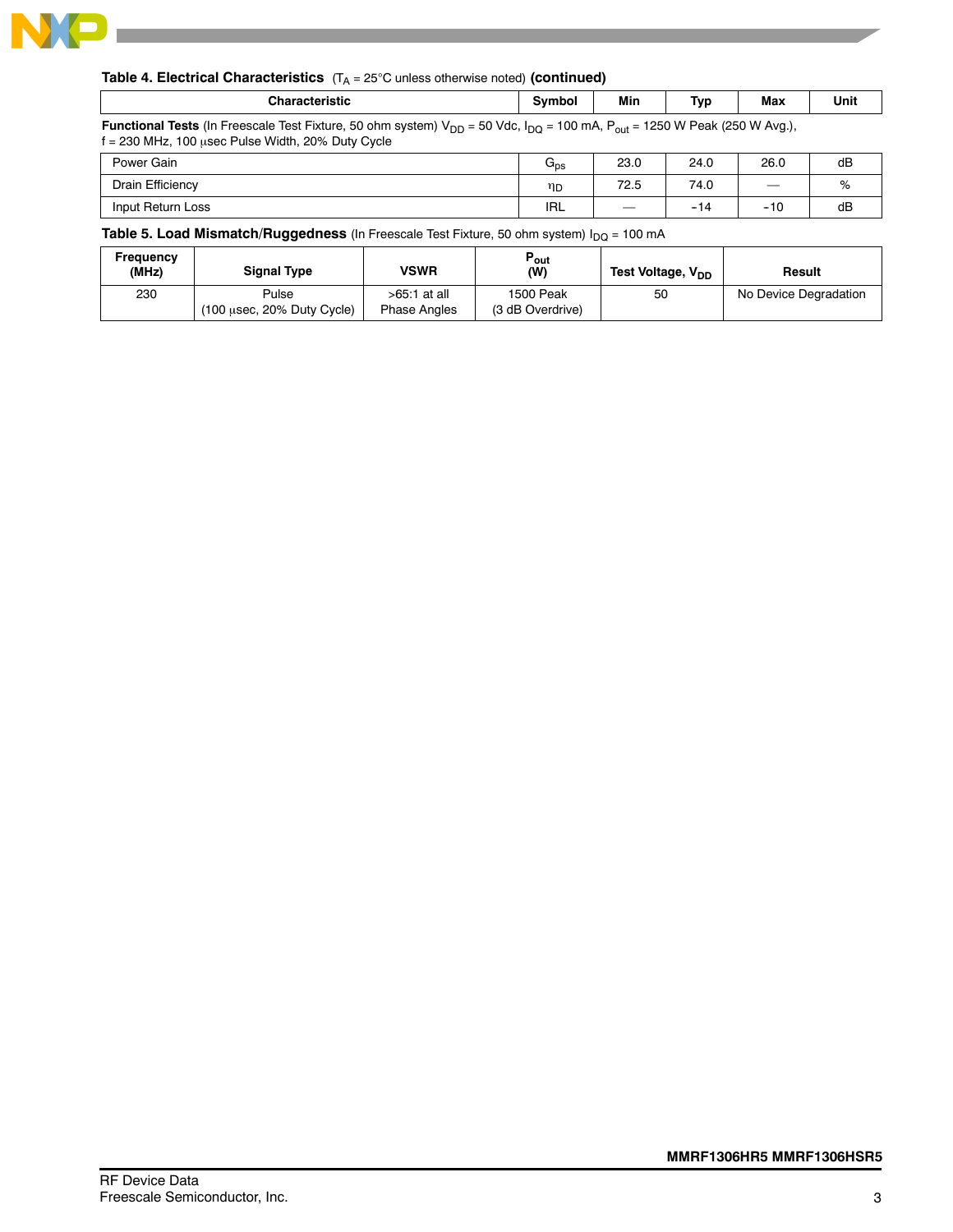



**Figure 2. MMRF1306HR5(HSR5) 230 MHz Production Test Circuit Component Layout — Pulse**

| Table 6. MMRF1306HR5(HSR5) 230 MHz Production Test Circuit Component Designations and Values - Pulse |                                          |                      |                     |  |  |  |  |  |
|------------------------------------------------------------------------------------------------------|------------------------------------------|----------------------|---------------------|--|--|--|--|--|
| Part                                                                                                 | <b>Description</b>                       | <b>Part Number</b>   | <b>Manufacturer</b> |  |  |  |  |  |
| C <sub>1</sub>                                                                                       | 20 pF Chip Capacitor                     | ATC100B200JT500XT    | <b>ATC</b>          |  |  |  |  |  |
| C <sub>2</sub> , C <sub>3</sub> , C <sub>5</sub>                                                     | 27 pF Chip Capacitors                    | ATC100B270JT500XT    | <b>ATC</b>          |  |  |  |  |  |
| C4                                                                                                   | 0.8-8.0 pF Variable Capacitor, Gigatrim  | 27291SL              | Johanson            |  |  |  |  |  |
| C6, C10                                                                                              | 22 µF, 35 V Tantalum Capacitors          | T491X226K035AT       | Kemet               |  |  |  |  |  |
| C7, C11                                                                                              | $0.1 \mu$ F Chip Capacitors              | CDR33BX104AKYS       | <b>AVX</b>          |  |  |  |  |  |
| C8, C12                                                                                              | 220 nF Chip Capacitors                   | C1812C224K5RACTU     | Kemet               |  |  |  |  |  |
| C9, C13, C21, C25                                                                                    | 1000 pF Chip Capacitors                  | ATC100B102JT50XT     | <b>ATC</b>          |  |  |  |  |  |
| C14                                                                                                  | 43 pF Chip Capacitor                     | ATC100B430JT500XT    | <b>ATC</b>          |  |  |  |  |  |
| C <sub>15</sub>                                                                                      | 75 pF Metal Mica                         | MIN02-002EC750J-F    | <b>CDE</b>          |  |  |  |  |  |
| C <sub>16</sub> , C <sub>17</sub> , C <sub>18</sub> , C <sub>19</sub>                                | 240 pF Chip Capacitors                   | ATC100B241JT200XT    | <b>ATC</b>          |  |  |  |  |  |
| C <sub>20</sub>                                                                                      | 6.2 pF Chip Capacitor                    | ATC100B6R2BT500XT    | <b>ATC</b>          |  |  |  |  |  |
| C22, C23, C24, C26, C27, C28                                                                         | 470 µF, 63 V Electrolytic Capacitors     | MCGPR63V477M13X26-RH | Multicomp           |  |  |  |  |  |
| Coax1, 2, 3, 4                                                                                       | 25 Q Semi Rigid Coax, 2.2" Shield Length | UT-141C-25           | Micro-Coax          |  |  |  |  |  |
| L1, L2                                                                                               | 5 nH Inductors                           | A02TKLC              | Coilcraft           |  |  |  |  |  |

L3, L4 6.6 nH Inductors GA3093-ALC Coilcraft R1, R2 10 Ω Chip Resistors CRCW120610R0JNEA Vishay PCB  $0.030^{\prime\prime}$ ,  $\varepsilon_{\rm F} = 2.55$  AD255A Arlon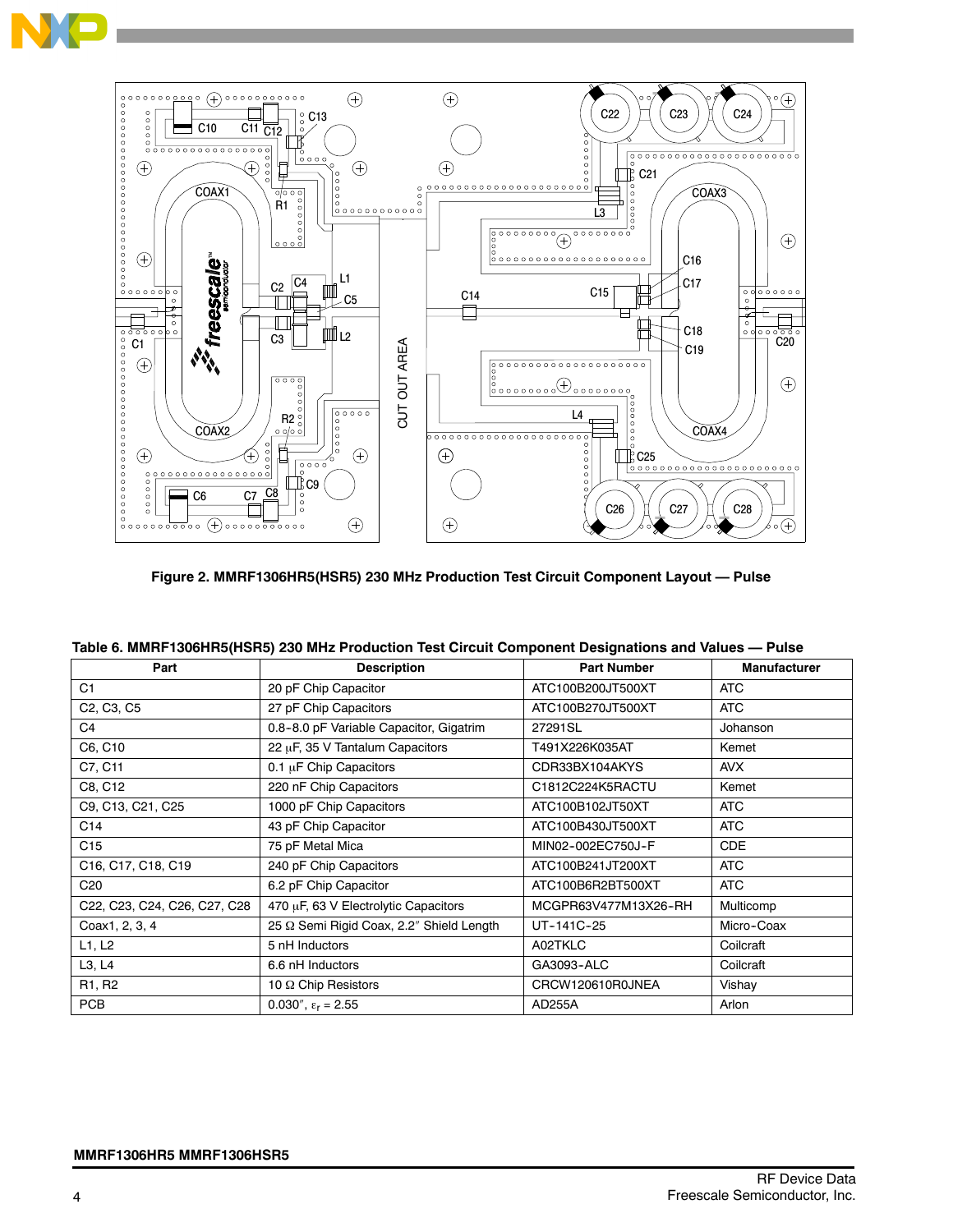



| Microstrip | <b>Description</b>                   | Microstrip | <b>Description</b>                                    | <b>Aicrostrip</b> | <b>Description</b>                    |
|------------|--------------------------------------|------------|-------------------------------------------------------|-------------------|---------------------------------------|
|            | $0.192'' \times 0.082''$ Microstrip  |            | $Z11^*$ , $Z12^*$   0.872" $\times$ 0.058" Microstrip |                   | Z23, Z24   1.251" × 0.300" Microstrip |
|            | $0.175'' \times 0.082''$ Microstrip  |            | 213, 214 0.412" x 0.726" Microstrip                   |                   | Z25, Z26   0.127" × 0.300" Microstrip |
| Z3, Z4     | $10.170'' \times 0.100''$ Microstrip |            | Z15, Z16   0.371" x 0.507" Microstrip                 |                   |                                       |
| $-25, Z6$  | $0.116'' \times 0.285''$ Microstrip  |            | Z17*, Z18* 0.466" x 0.363" Microstrip                 | 29                | $0.186'' \times 0.082''$ Microstrip   |
| Z7, Z8     | $0.116'' \times 0.285''$ Microstrip  |            | Z19*, Z20* 0.187" × 0.154" Microstrip                 | Z30               | $0.179'' \times 0.082''$ Microstrip   |
|            | Z9, Z10   0.108" x 0.285" Microstrip |            | Z21, Z22   0.104" x 0.507" Microstrip                 |                   | Line length includes microstrip bends |

# Table 7. MMRF1306HR5(HSR5) 230 MHz Production Test Circuit Microstrips -- Pulse **Table 7. MMRF1306HR5(HSR5) 230 MHz Production Test Circuit Microstrips — Pulse**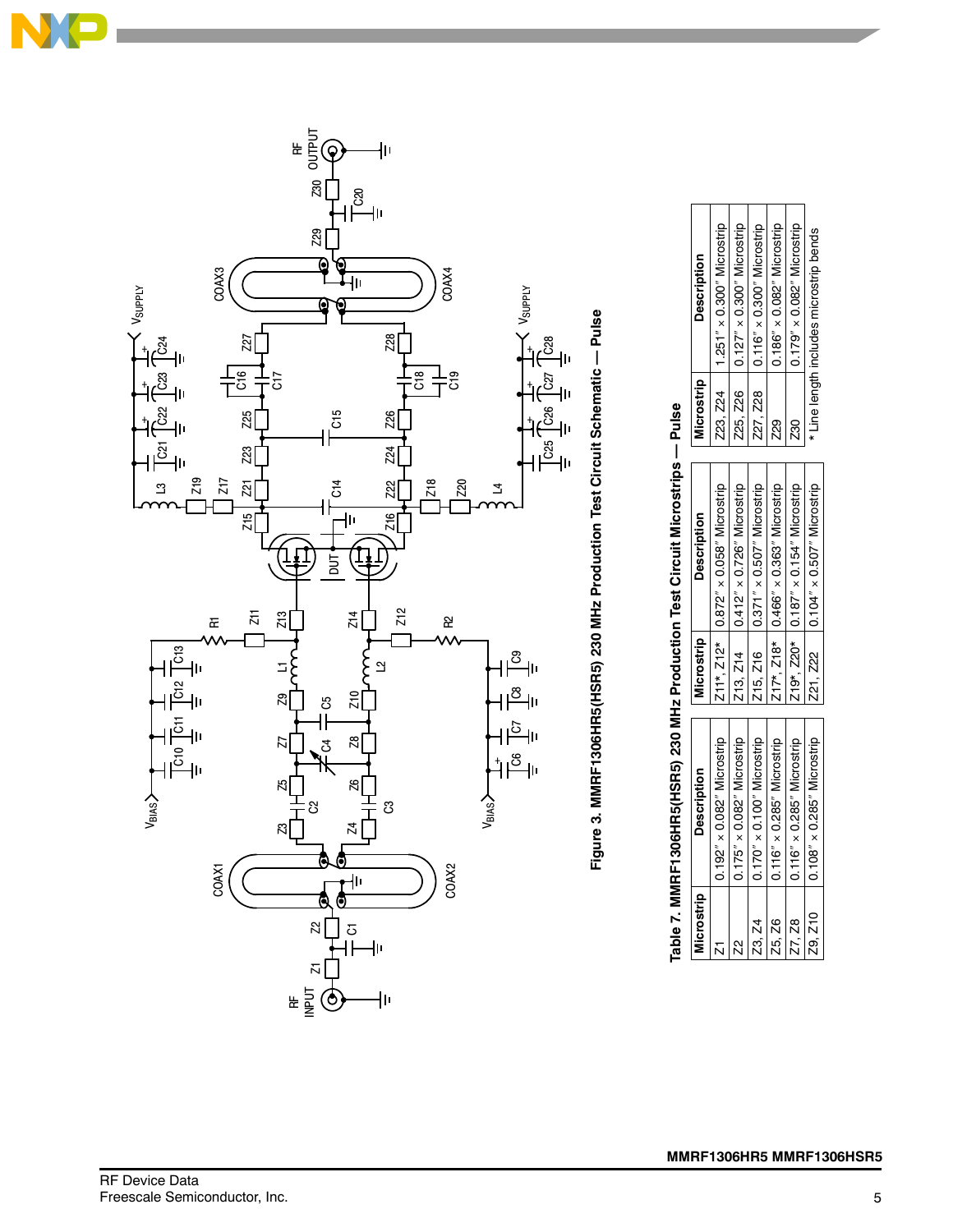## **TYPICAL CHARACTERISTICS**



**Figure 4. Capacitance versus Drain-Source Voltage** 







**Figure 8. Drain Efficiency versus Output Power**



**Figure 5. Output Power versus Input Power**



**Figure 7. Power Gain versus Output Power**



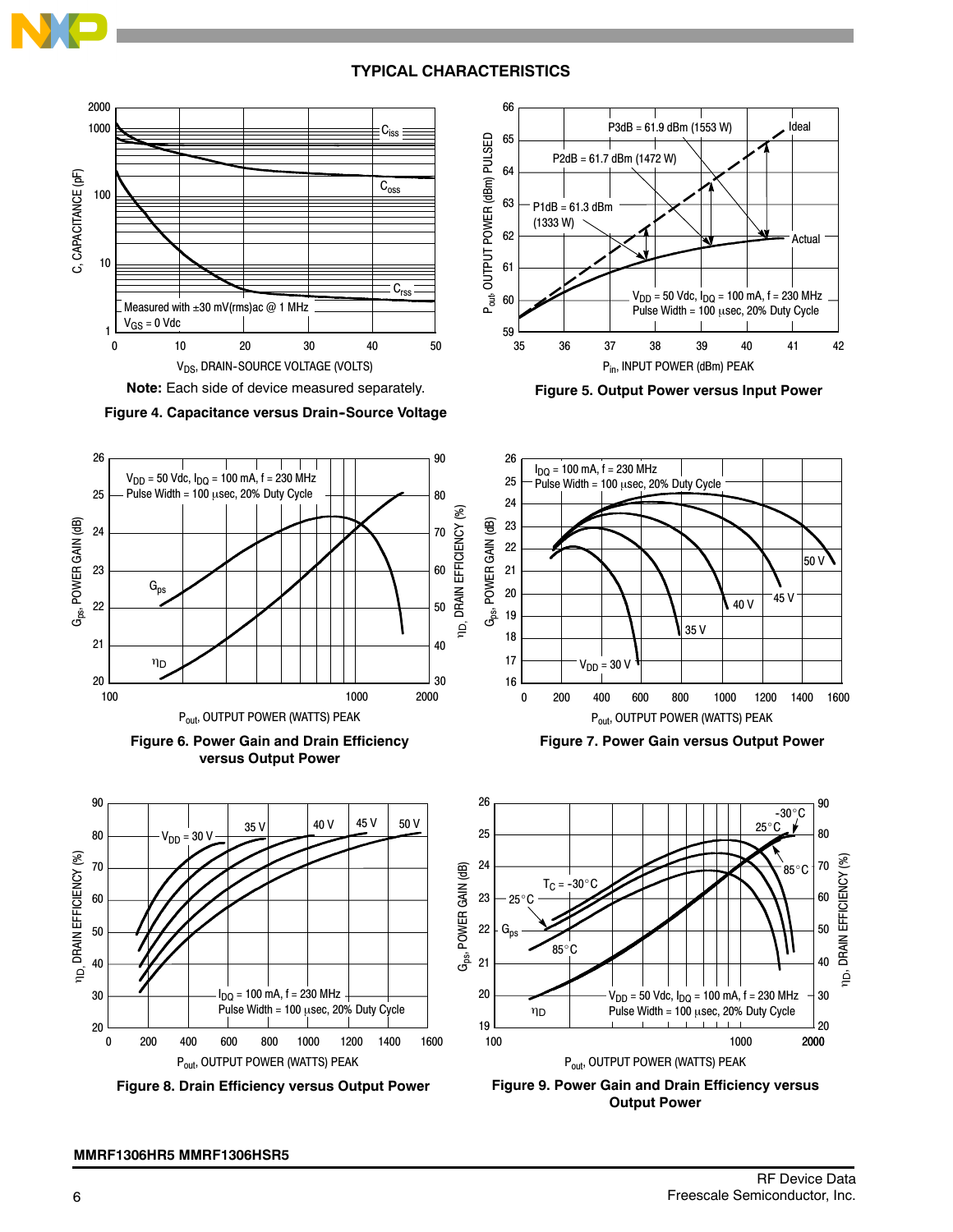

## **TYPICAL CHARACTERISTICS**



This above graph displays calculated MTTF in hours when the device is operated at  $V_{DD} = 50$  Vdc,  $P_{out} = 1250$  W CW, and  $\eta_D = 74.6\%$ .

MTTF calculator available at http://www.freescale.com/rf. Select Software & Tools/Development Tools/Calculators to access MTTF calculators by product.



 $V_{DD}$  = 50 Vdc,  $I_{DQ}$  = 100 mA,  $P_{out}$  = 1250 W Peak

| <b>MHz</b> | Zsource        | $Z_{load}$     |
|------------|----------------|----------------|
| 230        | $1.29 + j3.54$ | $2.12 + j2.68$ |

 $Z_{source}$  = Test circuit impedance as measured from gate to gate, balanced configuration.

 $Z<sub>load</sub>$  = Test circuit impedance as measured from drain to drain, balanced configuration.



**Figure 11. Series Equivalent Test Circuit Source and Load Impedance — 230 MHz Pulse**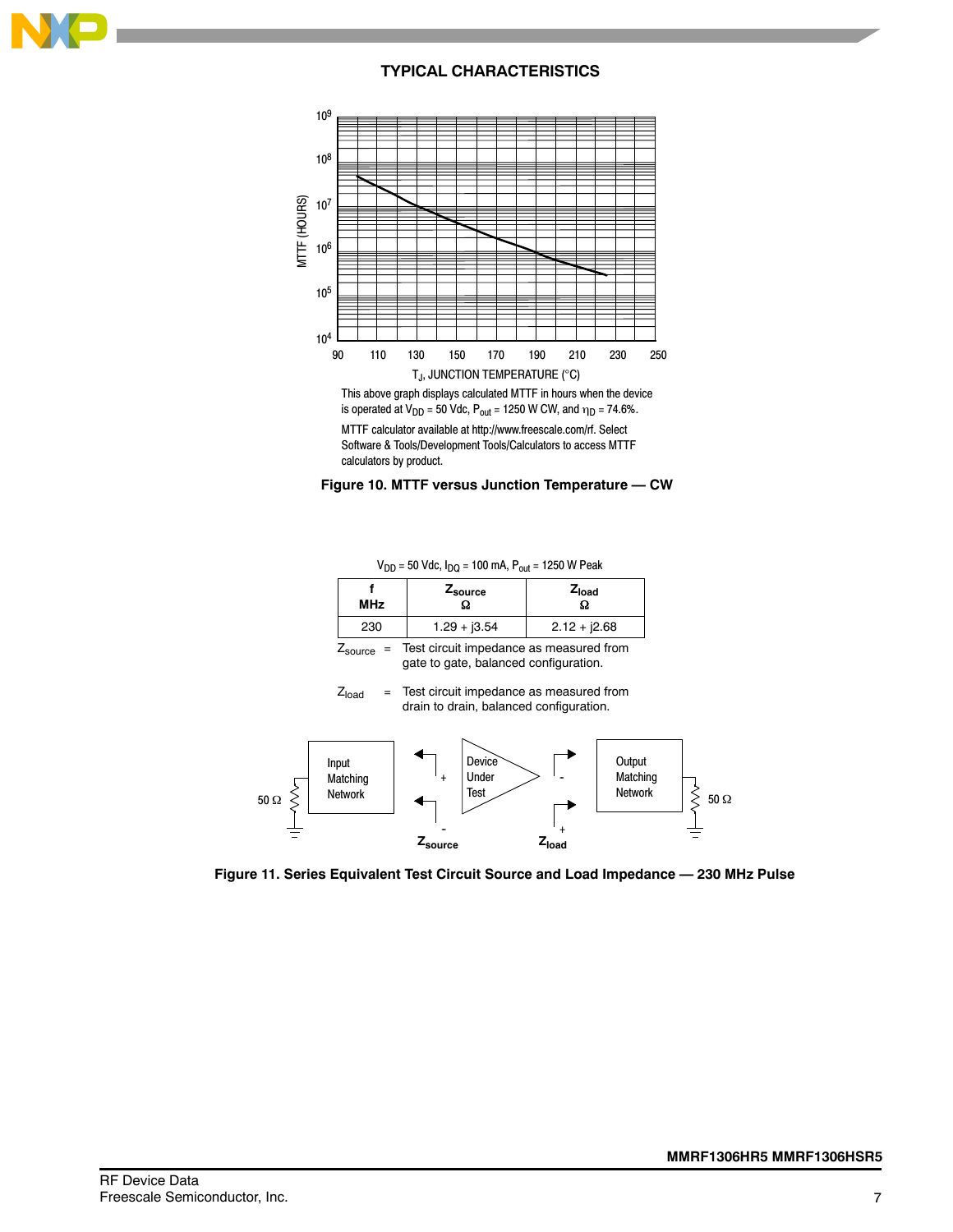

| f<br>(MHz) | Zsource<br>(Ω)      | $Z_{load}$<br>(Ω) |
|------------|---------------------|-------------------|
| 1.8(1)     | $34.4 + j192.0$ (1) | $5.00 - j4.00(1)$ |
| 27         | $12.5 + j7.00$      | $7.00 + j0.70$    |
| 40         | $5.75 + j5.06$      | $5.39 + j2.62$    |
| 81.36      | $4.04 + j5.93$      | $4.89 + j2.95$    |
| 88         | $2.20 + j6.70$      | $4.90 + j2.90$    |
| 98         | $2.30 + j6.90$      | $4.10 + j2.50$    |
| 108        | $2.30 + 7.00$       | $4.40 + j3.60$    |
| 144        | $1.60 + j5.00$      | $3.90 + j1.50$    |
| 175        | $1.33 + j3.90$      | $3.50 + j2.50$    |
| 230        | $1.29 + j3.54$      | $2.12 + j2.68$    |
| 352        | $0.98 + j1.45$      | $1.82 + j2.05$    |
| 500        | $0.29 + j1.47$      | $1.79 + j1.80$    |

 $V_{DD} = 50$  Vdc,  $I_{DQ} = 100$  mA

1. Simulated data.

- $Z_{\text{source}}$  = Test circuit impedance as measured from gate to gate, balanced configuration.
- $Z<sub>load</sub>$  = Test circuit impedance as measured from drain to drain, balanced configuration.



**Figure 12. Source and Load Impedances Optimized for IRL, Power and Efficiency — Push--Pull**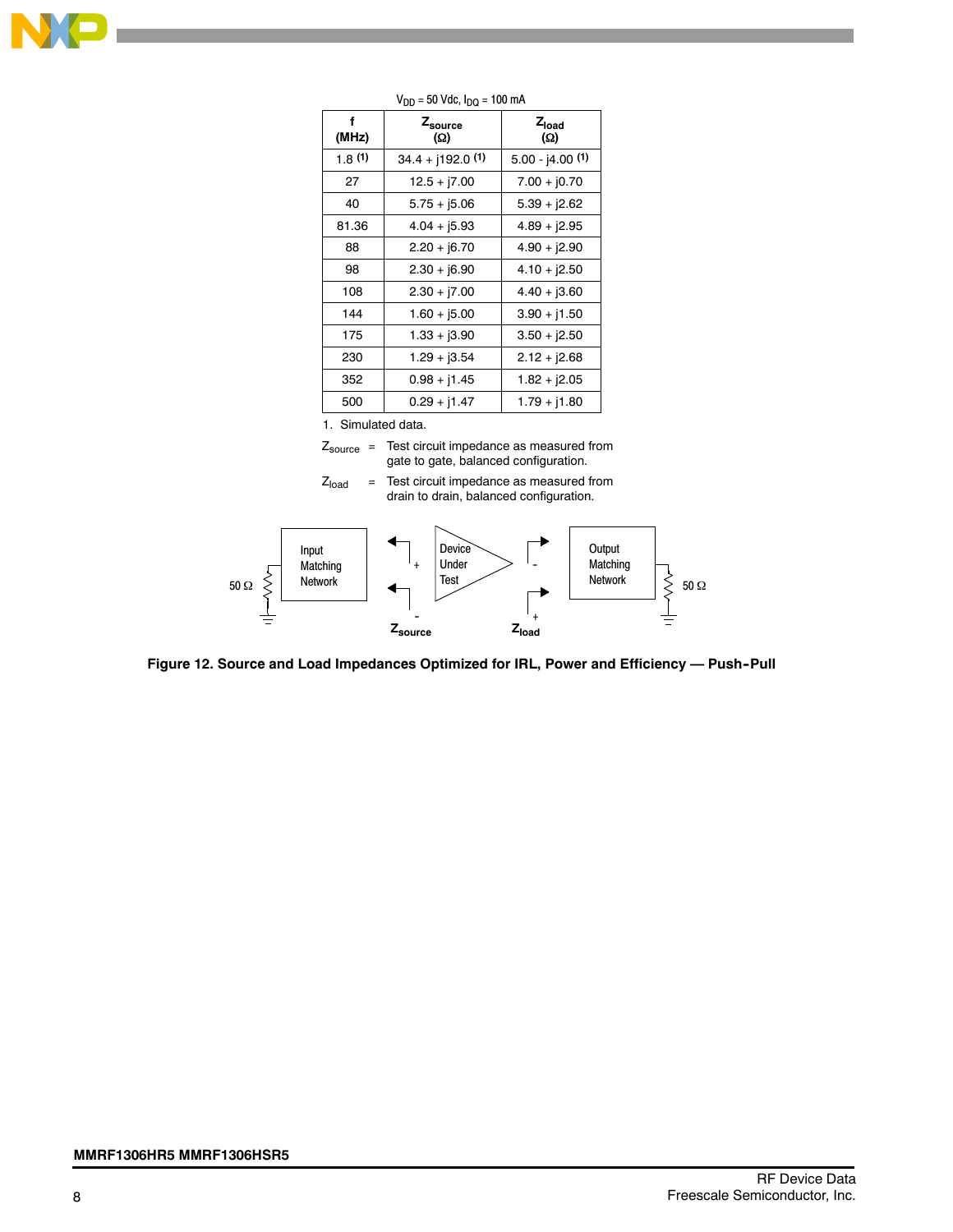



| O<br>FREESCALE SEMICONDUCTOR,<br>INC.<br>ALL RIGHTS RESERVED. | MECHANICAL OUTLINE |                     | PRINT VERSION NOT TO SCALE |             |
|---------------------------------------------------------------|--------------------|---------------------|----------------------------|-------------|
| $THF$ :                                                       |                    |                     | DOCUMENT NO: 98ASB16977C   | RFV:        |
| $NI-1230-4H$                                                  |                    | STANDARD: NON-JEDEC |                            |             |
|                                                               |                    |                     |                            | 28 FEB 2013 |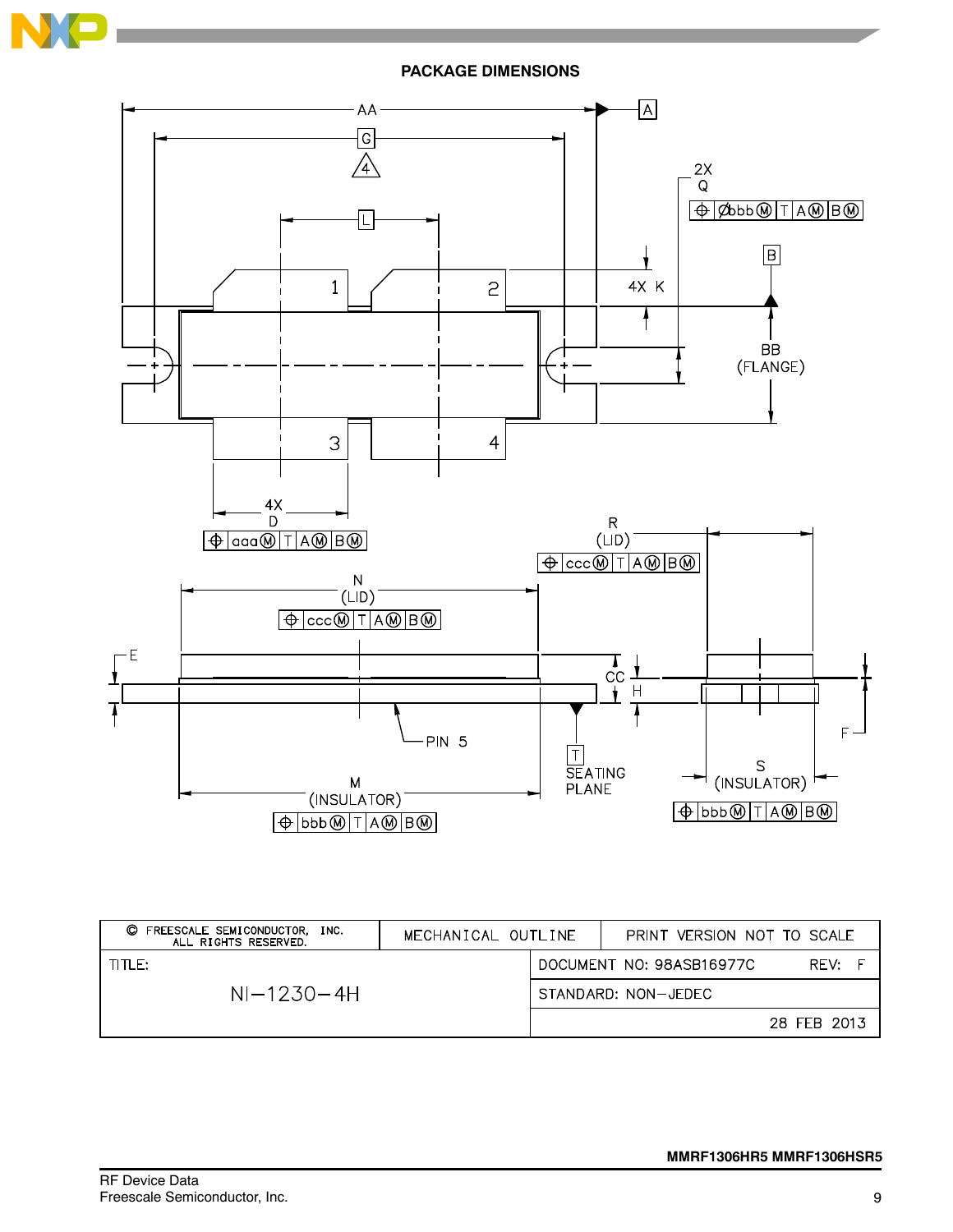

NOTES:

- 1. INTERPRET DIMENSIONS AND TOLERANCES PER ASME Y14.5M-1994.
- 2. CONTROLLING DIMENSION: INCH
- 3. DIMENSION H IS MEASURED . 030 INCH (0.762 MM) AWAY FROM PACKAGE BODY.

RECOMMENDED BOLT CENTER DIMENSION OF 1.52 INCH (38.61 MM) BASED ON<br>M3 SCREW.  $\sqrt{4}$ 

|                  |                                                                                | <b>INCH</b> |            | <b>MILLIMETER</b> |                            | <b>INCH</b>              |            |            | <b>MILLIMETER</b> |
|------------------|--------------------------------------------------------------------------------|-------------|------------|-------------------|----------------------------|--------------------------|------------|------------|-------------------|
| <b>DIM</b>       | <b>MIN</b>                                                                     | <b>MAX</b>  | <b>MIN</b> | <b>MAX</b>        | <b>DIM</b>                 | <b>MIN</b>               | <b>MAX</b> | <b>MIN</b> | <b>MAX</b>        |
| AA               | 1.615                                                                          | 1.625       | 41.02      | 41.28             | N                          | 1.218                    | 1.242      | 30.94      | 31.55             |
| <b>BB</b>        | .395                                                                           | .405        | 10.03      | 10.29             | Q                          | .120                     | .130       | 3.05       | 3.30              |
| CС               | .170                                                                           | .190        | 4.32       | 4.83              | R                          | .355                     | .365       | 9.02       | 9.27              |
| D                | .455                                                                           | .465        | 11.56      | 11.81             | S                          | .365                     | .375       | 9.27       | 9.53              |
| Ε                | .062                                                                           | .066        | 1.57       | 1.68              |                            |                          |            |            |                   |
| F                | .004                                                                           | .007        | 0.10       | 0.18              |                            |                          |            |            |                   |
| G                |                                                                                | 1.400 BSC   |            | 35.56 BSC         | aaa                        | 0.33<br>.013             |            |            |                   |
| H                | .082                                                                           | .090        | 2.08       | 2.29              | bbb                        | .010<br>0.25             |            |            |                   |
| Κ                | .117                                                                           | .137        | 2.97       | 3.48              | ccc                        |                          | .020       |            | 0.51              |
| L                |                                                                                | .540 BSC    |            | 13.72 BSC         |                            |                          |            |            |                   |
| M                | 1.219                                                                          | 1.241       | 30.96      | 31.52             |                            |                          |            |            |                   |
|                  |                                                                                |             |            |                   |                            |                          |            |            |                   |
|                  |                                                                                |             |            |                   |                            |                          |            |            |                   |
| O                | FREESCALE SEMICONDUCTOR.<br>INC.<br>MECHANICAL OUTLINE<br>ALL RIGHTS RESERVED. |             |            |                   | PRINT VERSION NOT TO SCALE |                          |            |            |                   |
| TITLE:           |                                                                                |             |            |                   |                            | DOCUMENT NO: 98ASB16977C |            | REV: F     |                   |
| $NI - 1230 - 4H$ |                                                                                |             |            |                   | STANDARD: NON-JEDEC        |                          |            |            |                   |
|                  |                                                                                |             |            |                   |                            |                          |            |            | 28 FEB 2013       |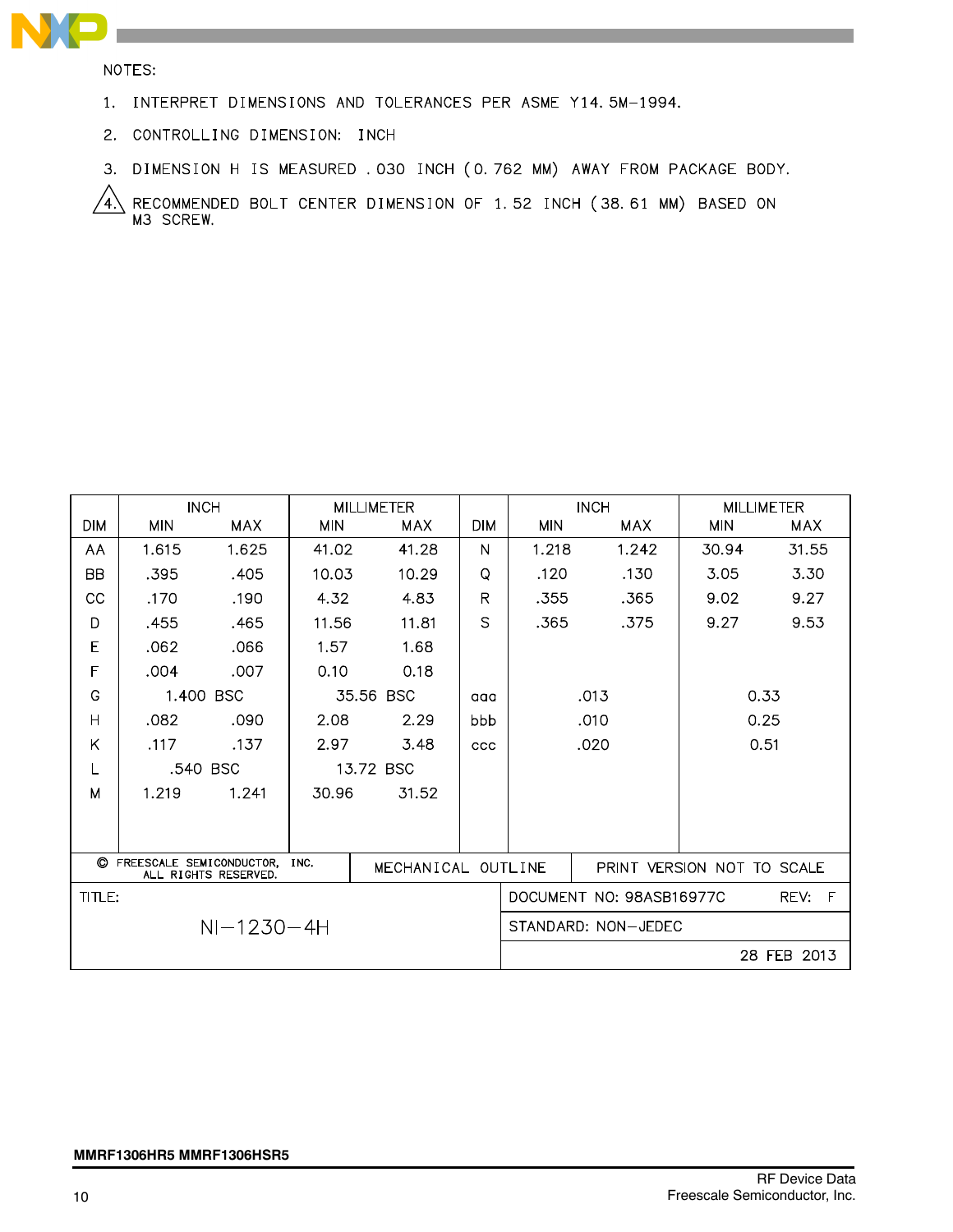

| FREESCALE SEMICONDUCTOR.<br>O<br>INC.<br>ALL RIGHTS RESERVED. | MECHANICAL OUTLINE |                     | PRINT VERSION NOT TO SCALE         |  |
|---------------------------------------------------------------|--------------------|---------------------|------------------------------------|--|
| TITLE:                                                        |                    |                     | REV: G<br>DOCUMENT NO: 98ARB18247C |  |
| $NI-1230-4S$                                                  |                    | STANDARD: NON-JEDEC |                                    |  |
|                                                               |                    |                     | 01 MAR 2013                        |  |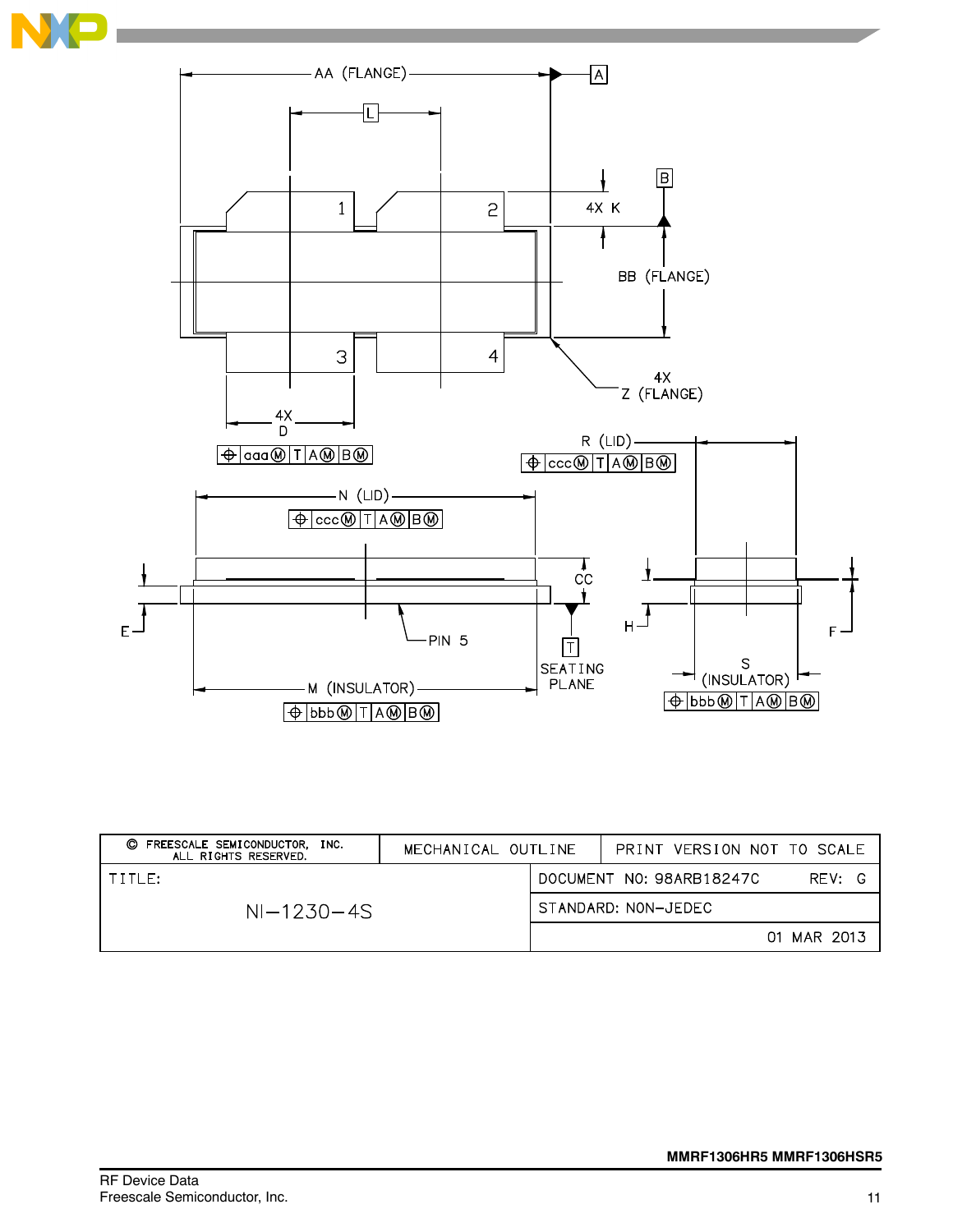

NOTES:

- 1. INTERPRET DIMENSIONS AND TOLERANCES PER ASME Y14.5M-1994.
- 2. CONTROLLING DIMENSION: INCH
- 3. DIMENSION H IS MEASURED .030 INCH (0.762 MM) AWAY FROM PACKAGE BODY

| <b>DIM</b>     | <b>MIN</b> | <b>INCHES</b><br>MAX                               | <b>MIN</b> | <b>MILLIMETERS</b><br><b>MAX</b> | <b>DIM</b>   | <b>MIN</b>                 | <b>INCHES</b><br>MAX     | <b>MIN</b> | <b>MILLIMETERS</b><br><b>MAX</b> |
|----------------|------------|----------------------------------------------------|------------|----------------------------------|--------------|----------------------------|--------------------------|------------|----------------------------------|
| AA             | 1.265      | 1.275                                              | 32.13      | 32.39                            | $\mathsf{R}$ | .355                       | .365                     | 9.02       | 9.27                             |
| <b>BB</b>      | .395       | .405                                               | 10.03      | 10.29                            | $\mathsf{S}$ | .365                       | .375                     | 9.27       | 9.53                             |
| CC             | .170       | .190                                               | 4.32       | 4.83                             | Z            | R.000                      | R.040                    | R0.00      | R1.02                            |
| D              | .455       | .465                                               | 11.56      | 11.81                            |              |                            |                          |            |                                  |
| E              | .062       | .066                                               | 1.57       | 1.68                             | aaa          |                            | .013                     |            | 0.33                             |
| F              | .004       | .007                                               | 0.10       | 0.18                             | bbb          | 0.25<br>.010               |                          |            |                                  |
| H              | .082       | .090                                               | 2.08       | 2.29                             | ccc          |                            | .020                     |            | 0.51                             |
| K              | .117       | .137                                               | 2.97       | 3.48                             |              |                            |                          |            |                                  |
| L              |            | .540 BSC                                           |            | 13.72 BSC                        |              |                            |                          |            |                                  |
| M              | 1.219      | 1.241                                              | 30.96      | 31.52                            |              |                            |                          |            |                                  |
| $\overline{N}$ | 1.218      | 1.242                                              | 30.94      | 31.55                            |              |                            |                          |            |                                  |
|                |            |                                                    |            |                                  |              |                            |                          |            |                                  |
|                |            |                                                    |            |                                  |              |                            |                          |            |                                  |
|                |            | C FREESCALE SEMICONDUCTOR,<br>ALL RIGHTS RESERVED. | INC.       | MECHANICAL OUTLINE               |              | PRINT VERSION NOT TO SCALE |                          |            |                                  |
| TITLE:         |            |                                                    |            |                                  |              |                            | DOCUMENT NO: 98ARB18247C |            | REV:<br>G                        |
|                |            | $NI-1230-4S$                                       |            |                                  |              |                            | STANDARD: NON-JEDEC      |            |                                  |
|                |            |                                                    |            |                                  |              |                            |                          |            | 01 MAR 2013                      |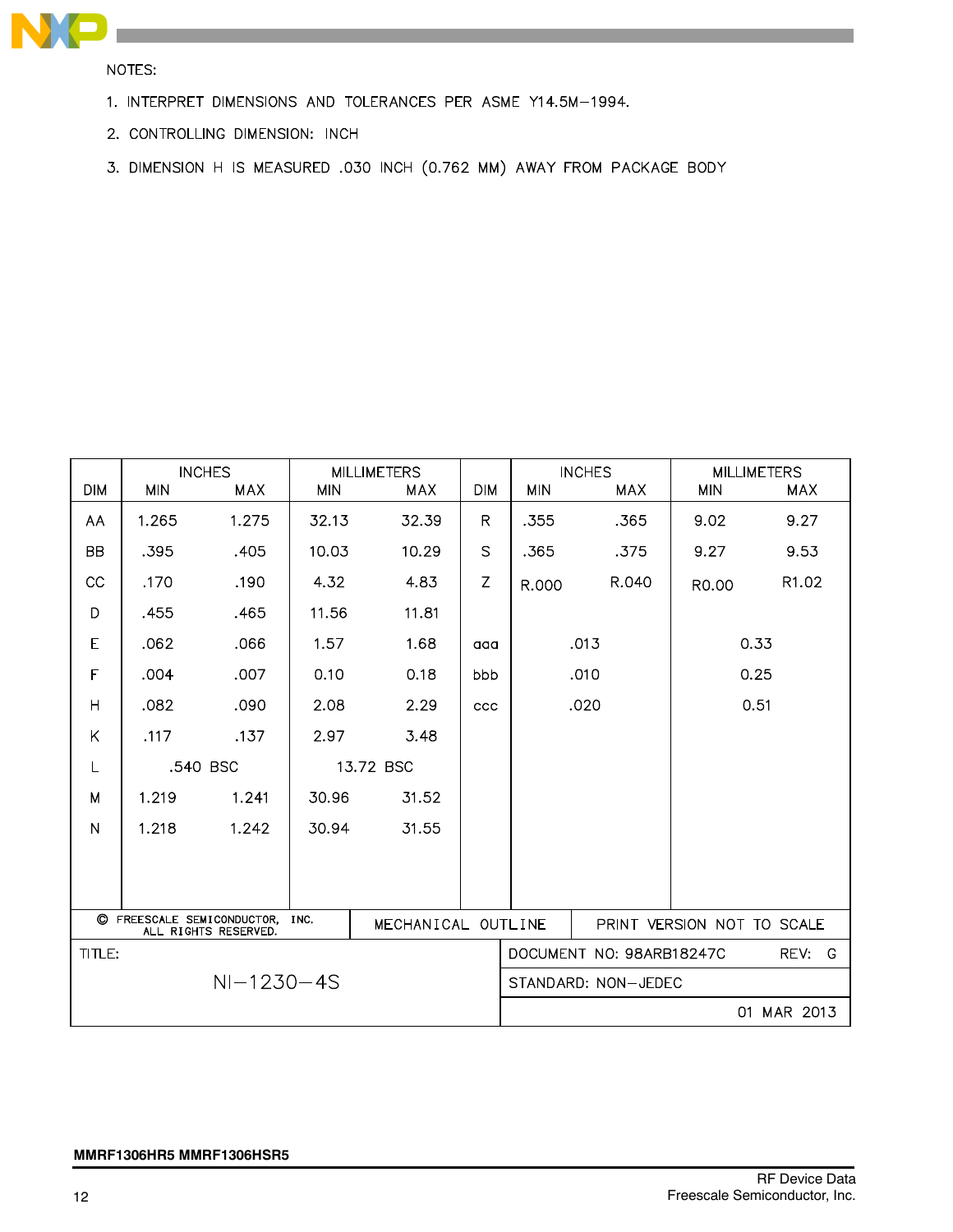

### **PRODUCT DOCUMENTATION**

Refer to the following documents to aid your design process.

### **Application Notes**

AN1955: Thermal Measurement Methodology of RF Power Amplifiers

### **Engineering Bulletins**

EB212: Using Data Sheet Impedances for RF LDMOS Devices

### **REVISION HISTORY**

The following table summarizes revisions to this document.

| <b>Revision</b> | <b>Date</b> | <b>Description</b>                                                                                                     |
|-----------------|-------------|------------------------------------------------------------------------------------------------------------------------|
|                 | Dec. 2013   | Initial Release of Data Sheet                                                                                          |
|                 | Aug. 2014   | Application circuit table added and band of operation updated to 1.8–600 MHz to reflect performance of<br>device, p. 1 |